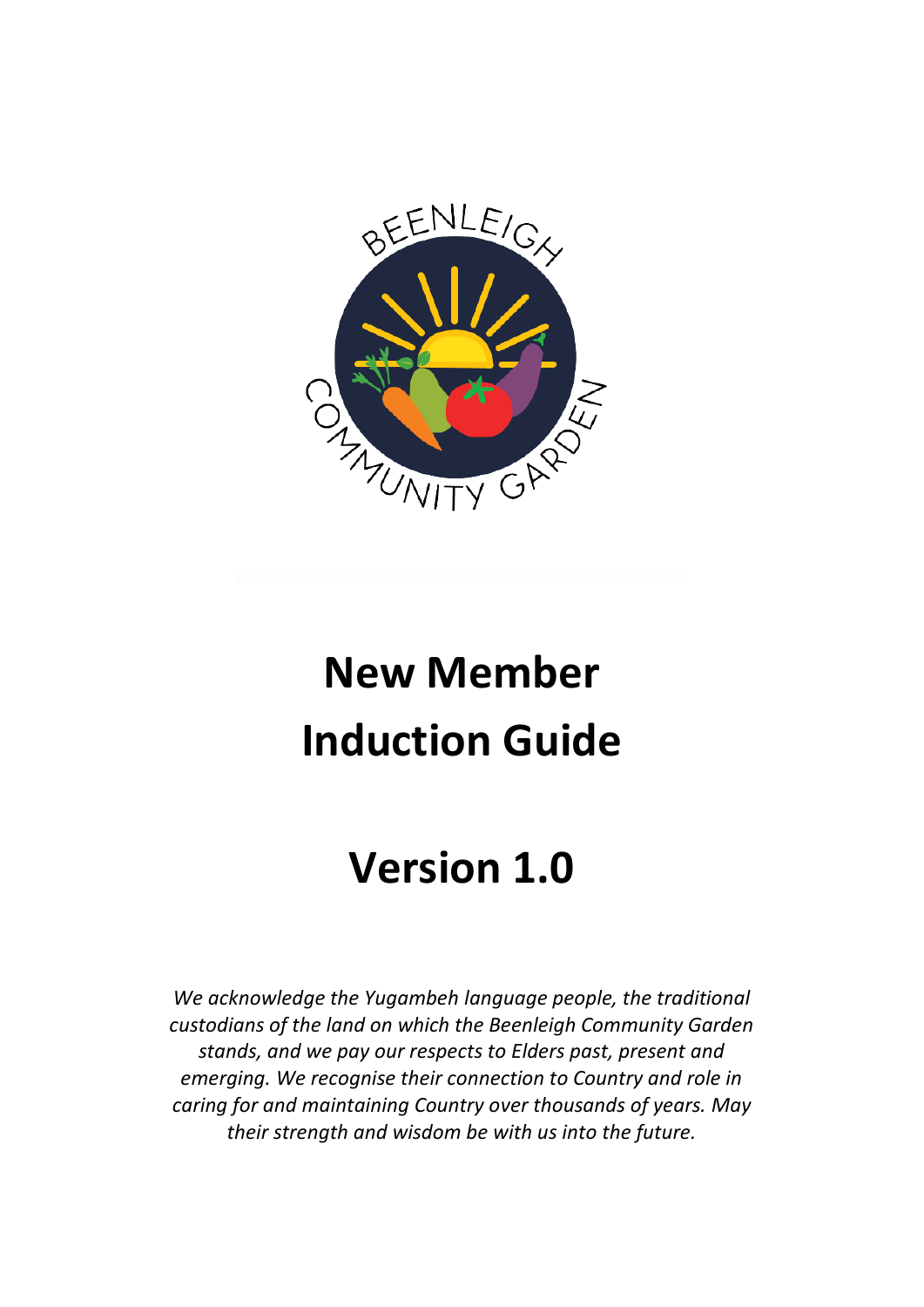Thank you for your interest in the Beenleigh Community Garden (BCG).

The BCG was born into existence through a collaboration between Beenleigh District Community Development Association (BDCDA) and the community. BDCDA has delegated the day-to-day operation of the BCG to the BCG Steering, with BDCDA retaining overall ownership and management rights.

The purpose of this project was to create a living green space within the Beenleigh CBD. Community gardens are known to bring together people from all walks of life, backgrounds, and ages to foster a lively and connected community.

# **BCG Aims and Objectives**

- The BCG is a space where the local geographic community will be afforded the opportunity to connect and develop community.
- Most growing activities in the BCG will relate to fruits, vegetables, herbs, and flowers.
- The BCG will provide the community with a venue in which to experiment with, participate in and promote sustainable practices.
- The BCG will encourage the development of strong neighbourhood relationships, providing a meeting place for local people and opportunities for hands-on learning for students and community members of all ages.
- The BCG, on a small scale, will reduce green waste, pressure on landfill, as well as the 'food miles' associated with the food we eat.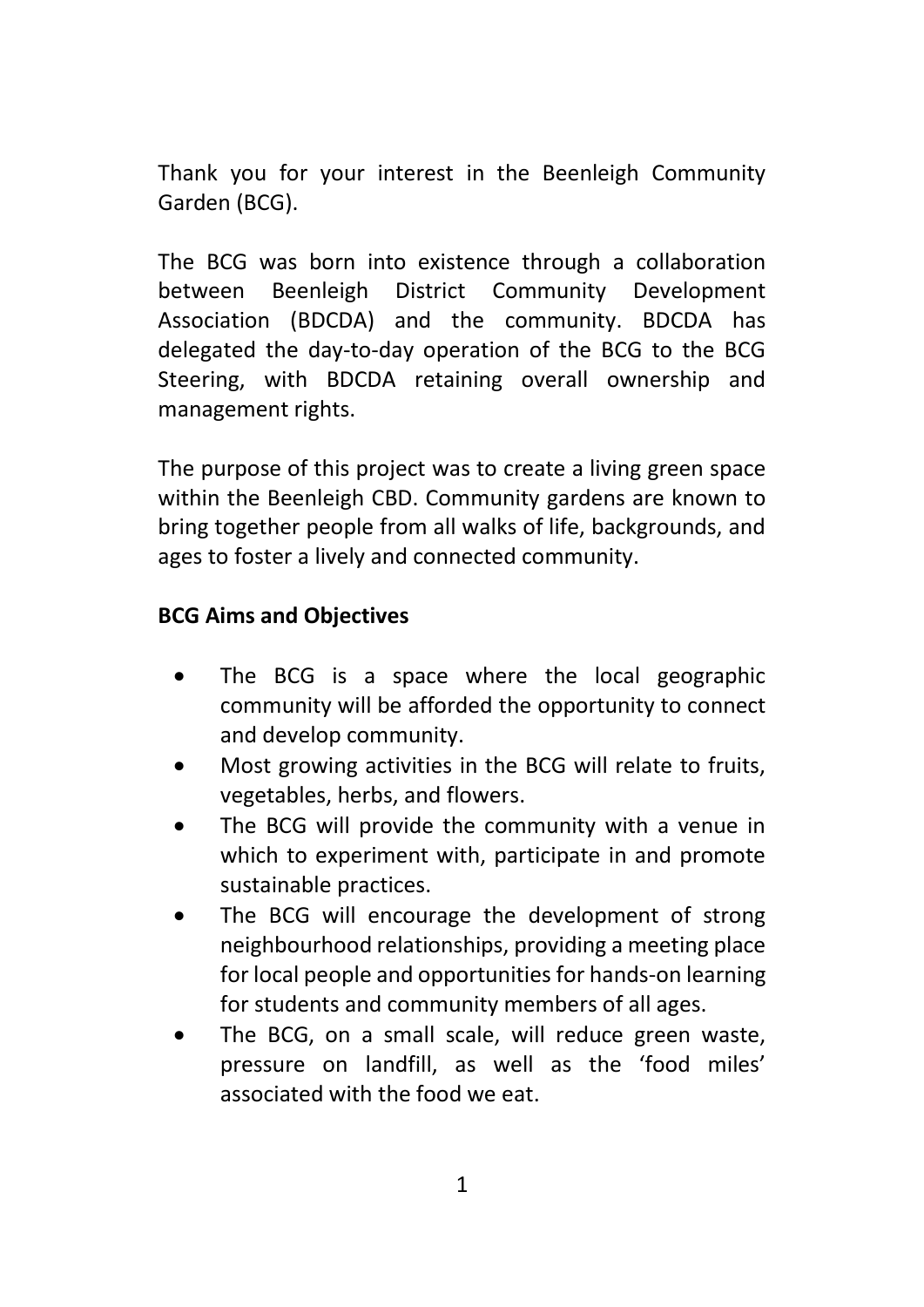- The BCG will encourage people to work together as a community to develop a practical relationship with and an understanding of our interdependence with the natural environment.
- The BCG will allow for the opportunity to demonstrate different growing and farming practices, using permaculture and organic farming principles.

#### **Access and Acceptance**

All persons wishing to engage in any gardening activities are required to hold and maintain BCG financial membership.

The garden is configured in a communal format, whereby individual residents or groups maintain and harvest. All produce will be divided amongst members and/or donated to the community.

#### **Opening Times and Access**

Access to the BCG is via a locked gate located at 10-12 James Street, Beenleigh. For security reasons, the BCG is only accessible by BCG members. Non-members will be admitted only at the discretion of the BCG Steering Committee.

The BCG is ordinarily accessible to members from sunrise to sunset on selected weekends, public and school holidays.

Members are only permitted to access the garden only when their BCG membership application has been approved and they have been provided with a safety induction and introduction to garden practices.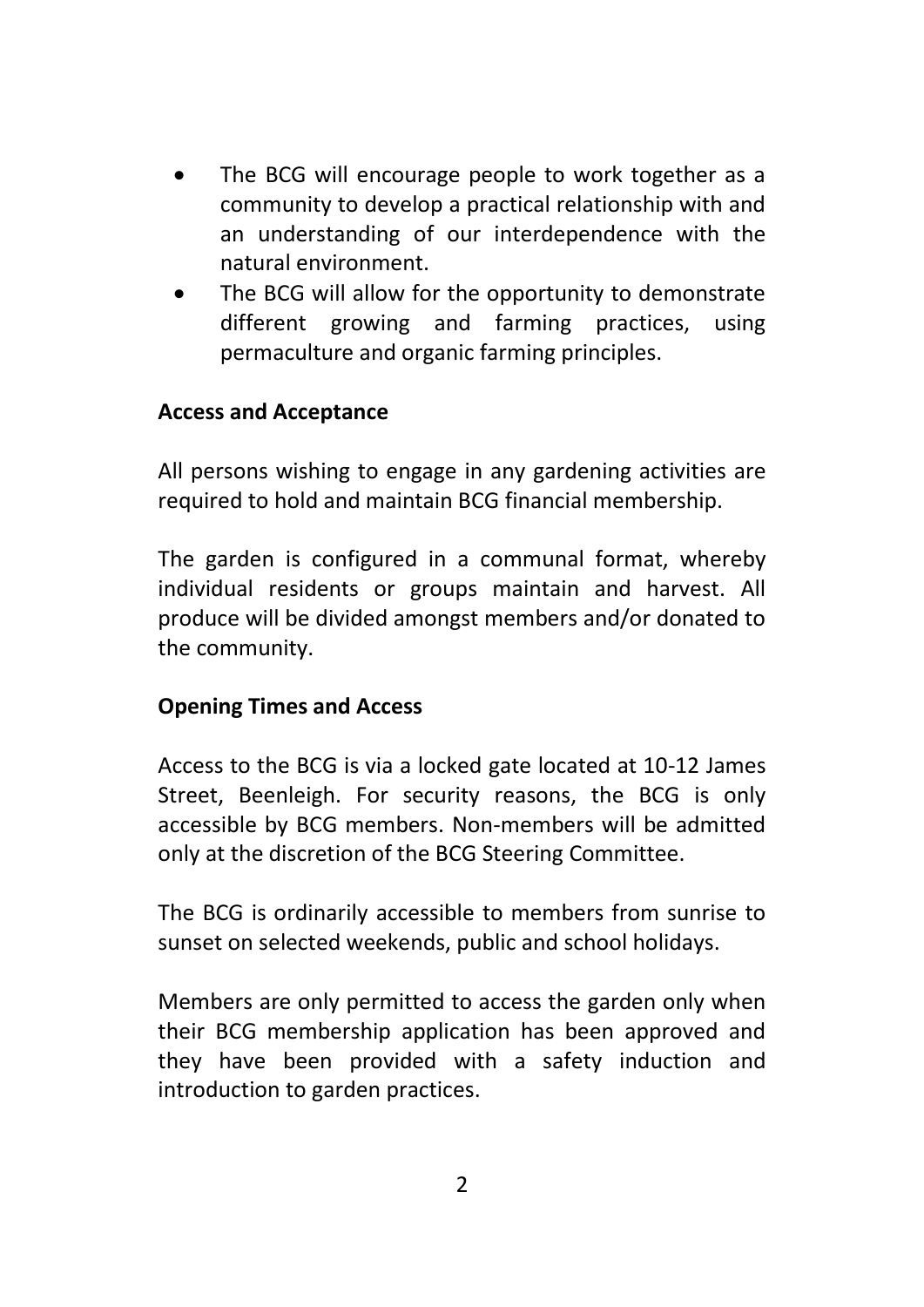Members of the garden are permitted to have guests accompany them in the garden only at the discretion of the BCG steering committee. Guests will be issued with a copy of this document and will be required to adhere to the code of conduct and sign the guest register upon arrival to the garden.

All children (under the age of 18) are required to be accompanied by a supervising adult.

Non-members and guests not accompanied by a member are welcome to visit the BCG during open days. Open days (and similar public access events) be advertised within the Beenleigh Community Garden Facebook Group (facebook.com/groups/beenleighgarden), BCG members mailing list, Beenleigh Neighbourhood Centre website (beenleigh.org.au), Beenleigh Neighbourhood Centre Facebook Page (facebook.com/BeenleighCentre), as well as at the garden entry point.

Persons interested in or wishing to become a BCG member should contact Beenleigh Neighbourhood Centre via email at bdcda@beenleigh.org.au or enquire in-person during BCG opening hours.

#### **Disabled Access**

The garden design allows for adequate path width, accessible garden beds and easy access to most of the site.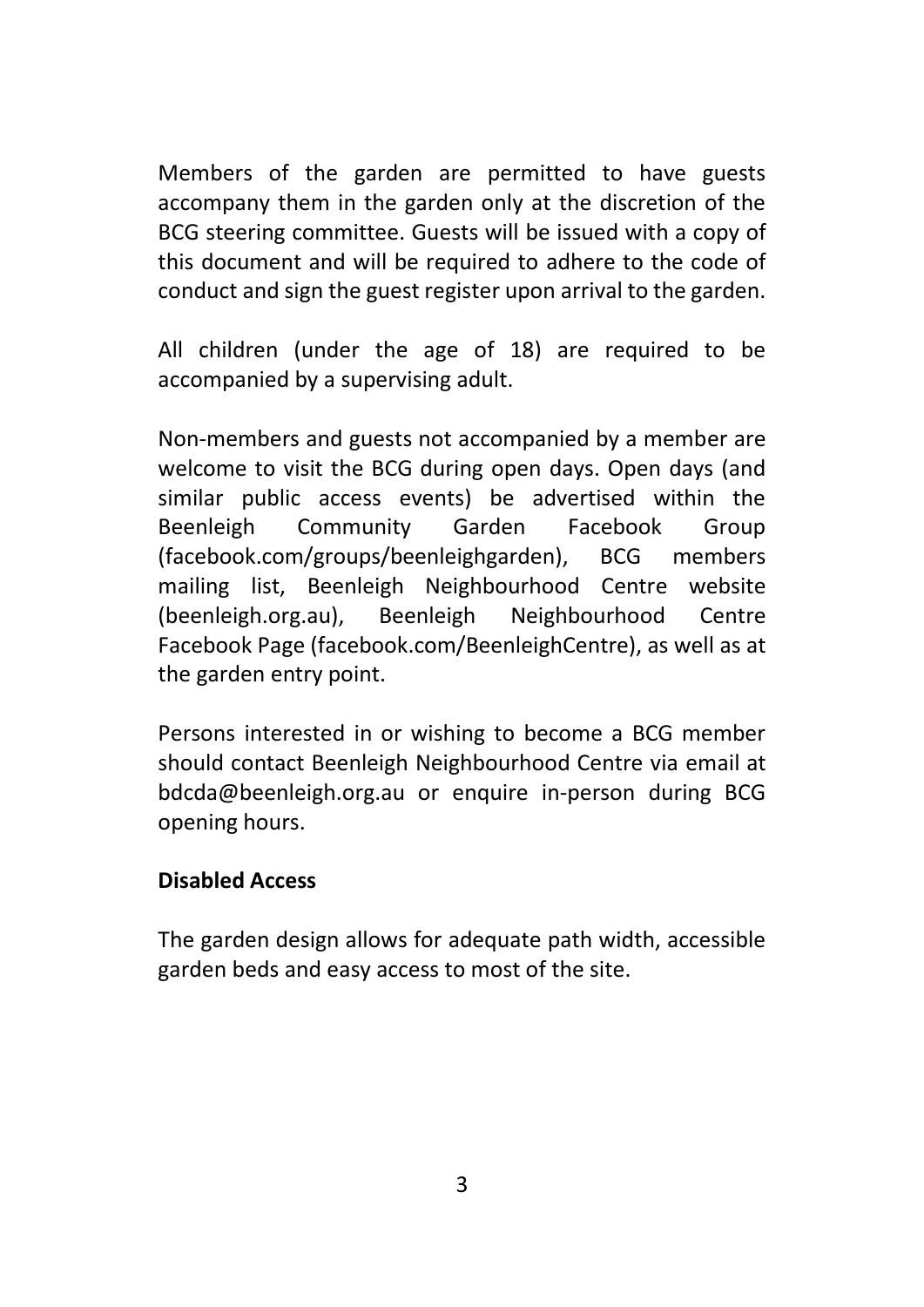# **General Maintenance of Garden Beds, Planter Boxes, and Plots**

BCG members are responsible for care and maintenance of the garden throughout the year, even during the winter months. It is the responsibility of BCG members to keep the BCG free of weeds, rubbish and any items that may be obstructing pathways or posing other health & safety risks. Mulching of garden plots is strongly encouraged to control weed growth.

If a BCG member is unable to attend, temporarily leaves the BCG due to illness, travel, work, or emergency, they must discuss their situation with the BCG Steering Committee and rosters will be adapted accordingly.

BCG Members and guests are not permitted to remove produce from the BCG without permission from the BCG Steering Committee. Produce grown in the BCG will be allocated to members based on a roster system.

# **Climbing Plants**

BCG members should use stakes for climbing plants, such as tomatoes and beans. If BCG members wish to store stakes when not in use, they should be bundled neatly and placed in the appropriate storage shed. Consideration should be given to over shading from tall climbing plants.

#### **Building and other Materials**

Permanent structures must not be built on garden plots or on vacant areas of the BCG without written approval from the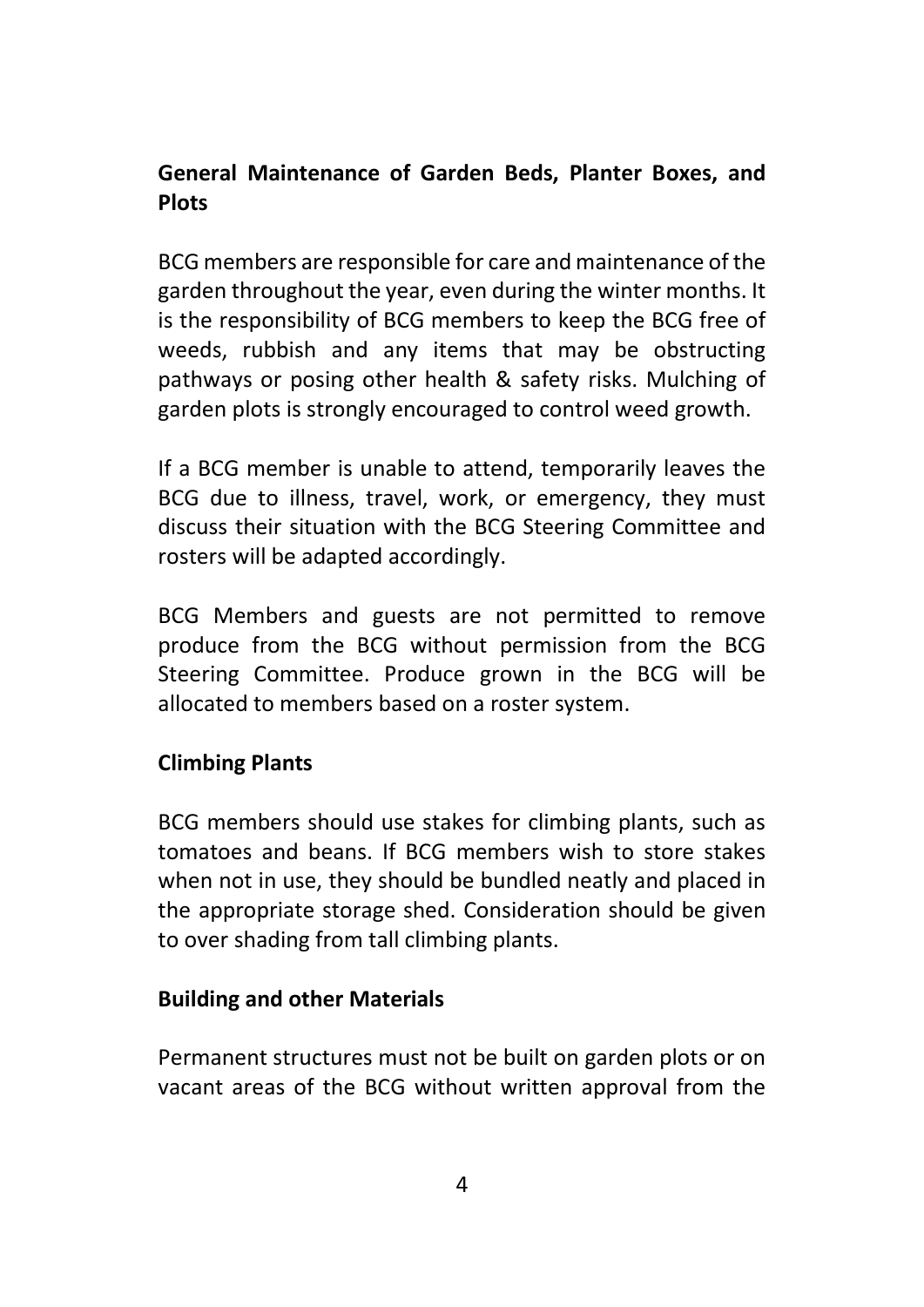BCG Steering Committee. BCG members cannot use the BCG to store building or other materials.

#### **Additional Planting Space**

BCG members will play an integral role in the planning of the planting space available and which material to use i.e. polystyrene boxes, seed trays, planter boxes and containers. Shelving for seed raising pots will be provided.

#### **Types of Plants**

BCG plots are to be used for growing herbs, flowers, and vegetables. Trees and large permanent shrubs are not suitable for the size of this garden, apart from dwarf fruiting trees in pots. Space saving pruning (espalier) of Apple or Pear trees may be feasible depending on available space.

#### **Soil**

BCG members are responsible for improving the condition of the soil in plots they share responsibility for. It is important that nutrients are put back into the soil after every season as plants use up the nutrients in the soil as they grow. This can be achieved by adding manure, worm castings, compost, and mulch.

# **Garden Tools and Storage**

All tools will be stored in a lockable shed. The shed door is to remain closed and locked when not being accessed. Tools are to be returned to the shed after use and not left lying around or unattended as they can pose health and safety risks.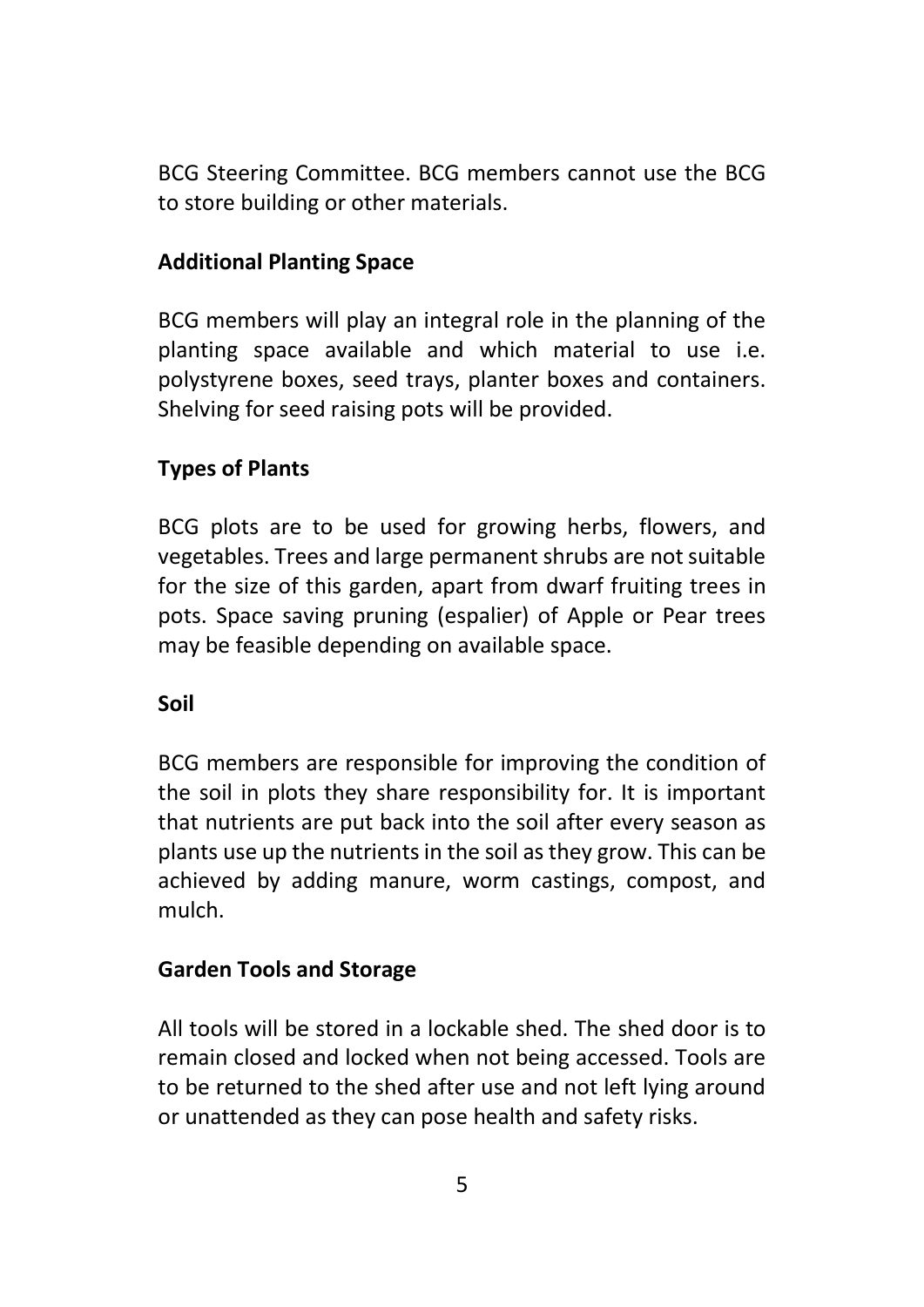Water hoses are to be neatly coiled and placed near the tap after use.

No tools or equipment (belonging to the BCG) are to be removed from the BCG without written authorisation from both BDCDA and the BCG Steering Committee.

# **Site Induction**

All new BCG members are required to participate in a site induction, this may occur in a group or in a one-on-one setting. During this induction new BCG members will be provided with a copy of the BCG 'Site Safety Guidelines' document, see appendix 7.3. The induction will be brief, with its overarching purpose being to ensure that all BCG members are aware of the hazards associated with working in a garden environment.

During the site induction new BCG members will be made aware that they hold the following responsibilities:

- To take reasonable care for the health and safety of themselves and other BCG members and guests.
- To cooperate with fellow BCG members in the interests of the safety and welfare of all BCG members and guests, and to not engage in any conduct that could jeopardise the welfare of same.

# **Hazard Identification**

Hazards can be found everywhere. Before commencing a task, it is prudent to carefully your surroundings and assess the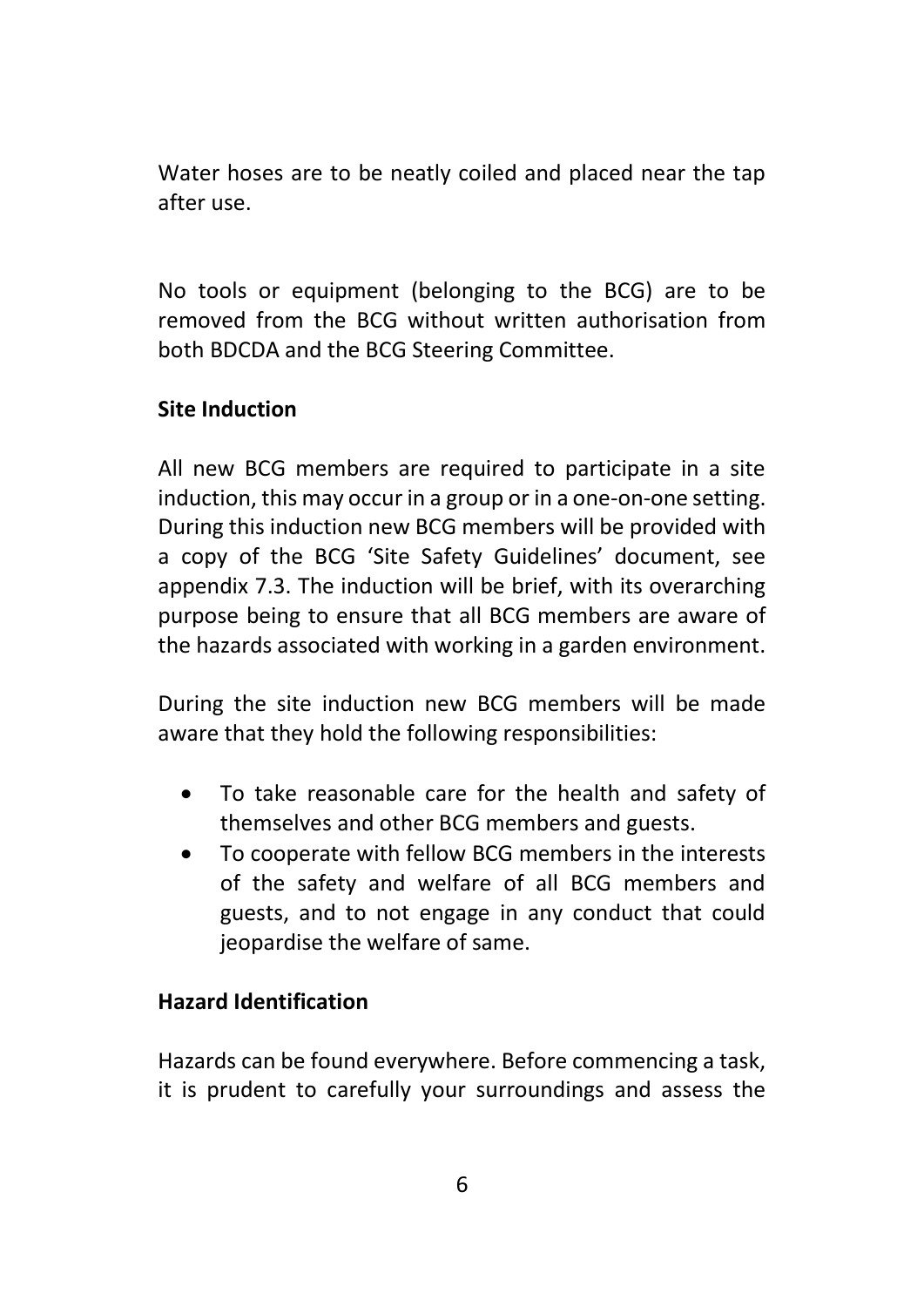situation for possible risks to health and safety. Considerations when assessing risks include:

- Your immediate environment
- The materials you are working with
- The tools and equipment you are using
- Your own health and wellbeing

Examples of hazards in a garden environment include excessive sun exposure, insect bites, injury from use of tools, inhalation of spores in soil and back strain from inappropriate lifting techniques.

# **Incident Reporting**

All accidents and/or injuries, major or minor, are to be reported to the BCG Steering Committee and BDCDA. BDCDA requires an Incident Report to be completed for all incidents, near misses and any first aid treatments administered.

# **Membership**

Any person residing in the Beenleigh district is eligible to apply to be a BCG member. An application for membership involves completing the appropriate membership application form, reviewing, and agreeing to all guidelines set out in this guide and paying the prescribed annual membership fee.

All BCG members are required to contribute to the general maintenance and upkeep of the BCG and infrastructure, as necessary. This may include attending working bees, assisting with composting, and/or being an active member of the BCG Steering Committee.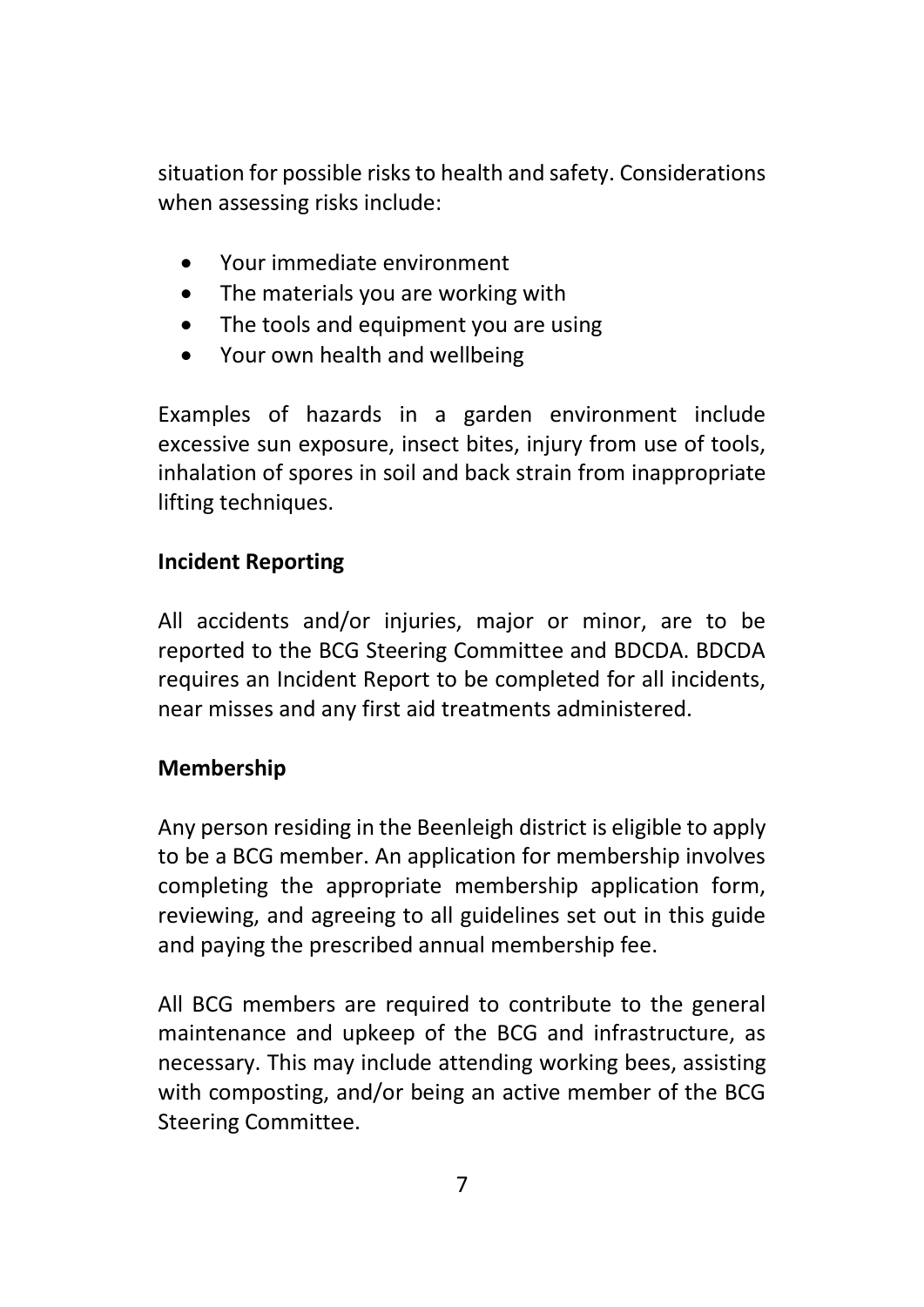#### **Management of Garden Areas**

Decisions on the plant and fruiting plant species selected for cultivation in the BCG will be made by way of a majority vote of the BCG Steering Committee. In planning the garden plantings, consideration will be given to the potential of mature trees to cast shade onto neighbouring garden beds or plots.

To assist in the management of the garden, the BCG Steering Committee will discuss and allocate responsibilities to those most suited BCG members based on knowledge, experience, and availability. Such tasks and activities may include:

- Organising maintenance of the shared areas
- List of tasks that need completing on the communal notice board
- Indicating on the notice board what has been done
- Coordinating a schedule for working bees and ensuring they occur
- Dispute resolution
- Resource management
- Compost management
- Mentoring
- Accident report

# **Animals in the BCG**

Only certified support animals are permitted on site. All other animals are prohibited on site.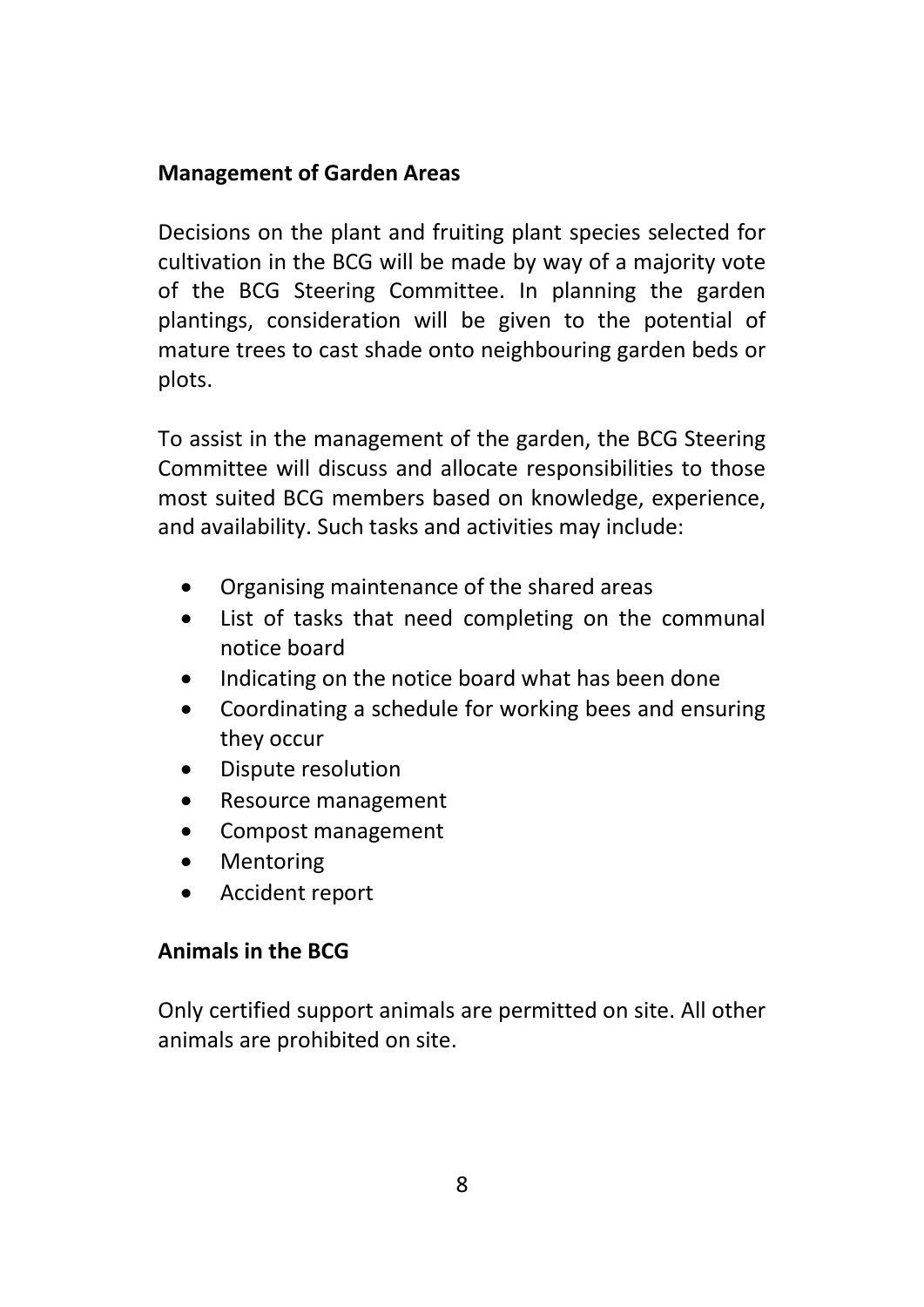# **Alcohol, Tobacco, Vaping, and Illicit Drugs**

Per the Code of Conduct smoking, vaping, alcohol and illicit drugs and substances are always prohibited in the BCG. BCG members who take over the counter or prescription medication must ensure it is kept on their person whilst in the BCG and cannot be accessed by children.

# **Code of Conduct / Gardener's Agreement**

The BCG welcomes residents from the Beenleigh district who are interested in fostering a sustainable urban environment by growing and harvesting their own food.

The Garden exists for the good of the community. The BCG Steering Committee asks that all BCG members share responsibility for maintaining the garden and for the enjoyment of all, BCG members and guests are asked to abide by the guidelines below:

- We maintain a neat and orderly garden and build an attractive and creative environment that is appealing to other residents of the community. We mow the lawns and our garden beds are lovingly tended.
- We maintain positive relationships with our fellow gardeners and the organisations that generously support us.
- We keep our noise within the garden to a level that does not disturb Beenleigh Neighbourhood Centre staff, volunteers, and other facility users.
- We do not discriminate against anyone due to differences in race, disability, culture, or sexuality.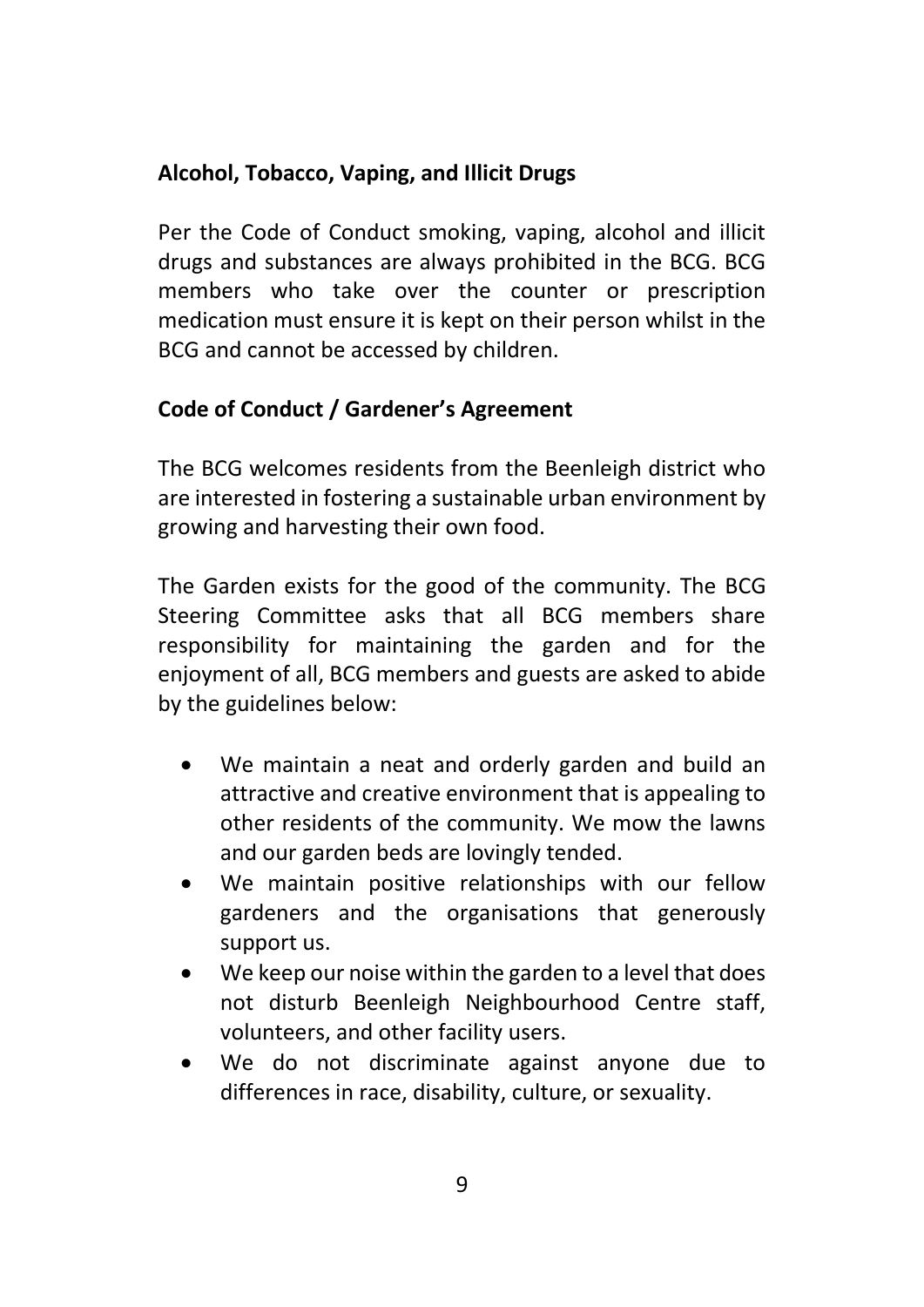- Our decision-making is democratic, inclusive, and transparent.
- We ensure that any water leaving the Garden is not contaminated by sediment, fertiliser, manure, or excessive organic matter that might pollute our precious waterways.
- We maintain our composting and planting systems in a healthy condition, so as to not attract vermin or produce unpleasant odours.
- We look after our rainwater harvesting systems to ensure our water is of a high quality.
- We operate an inviting garden where new members are always welcome.
- The BCG will be accessible to members from sunrise to sunset on selected weekends, public and school holidays.

# **Decision Making Processes**

#### *General Meeting Guidelines*

A quorum will be achieved when at least half the voting members of the committee are present.

#### *Types of Decisions & Methods for Decision Making*

The BCG Steering Committee is responsible for making decisions in the following areas:

- Financial (including fundraising)
- The strategic direction of the garden including any incidents or decisions that relate to the philosophy of the garden e.g. organic gardening principles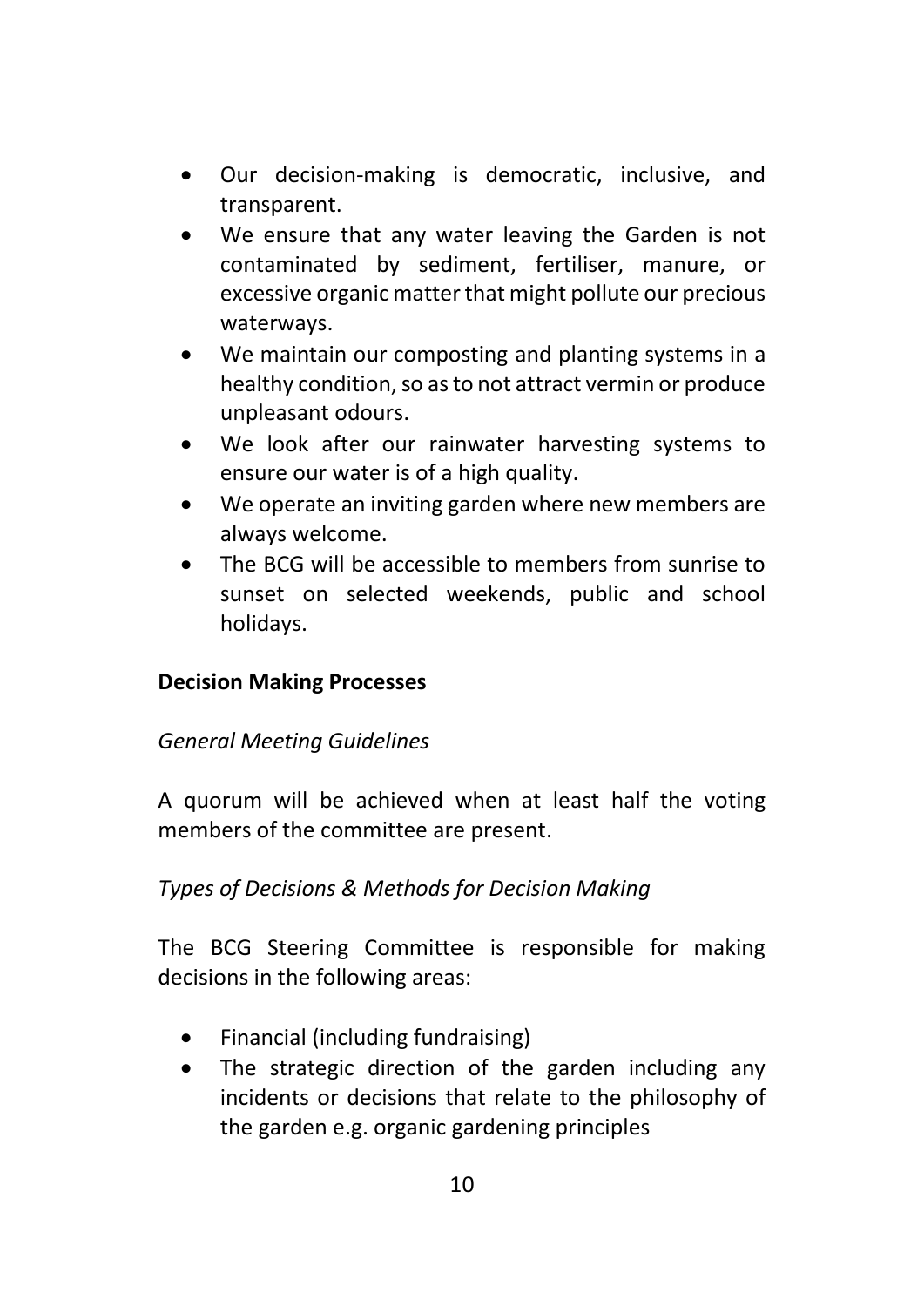- Anything to do with the rules of the BCG Significant decisions or meetings with BDCDA
- Disputes between BCG members that have been referred directly to the BCG Steering Committee
- Any change to policy, rules, procedures, or fee structures
- Any change to BCG Steering Committee roles
- Any occupational health and safety issues, or breaches of the code of conduct
- Media engagements. Please note, the BCG Steering Committee and BCG members are not permitted to communicate with any media outlet without prior written authorisation from the BDCDA Management Committee.
- Approval of visits to the BCG by external groups.
- Significant changes to the garden e.g. increasing/reducing number of garden beds or adding a new physical structure
- Membership limits on membership, management of the waiting list and fee collection

BCG Members also have the right to influence decisions relating to the BCG, under the leadership/facilitation of the BCG Steering Committee. Some areas members are likely to be welcomed to be involved in decision making include:

- Planting (type, number and placement of plants, and aesthetic decisions about the gardens)
- Working bees, maintenance schedules, composting decisions, use and retention of water
- Planning of workshops, induction programmes, visit to other gardens, first level dispute resolution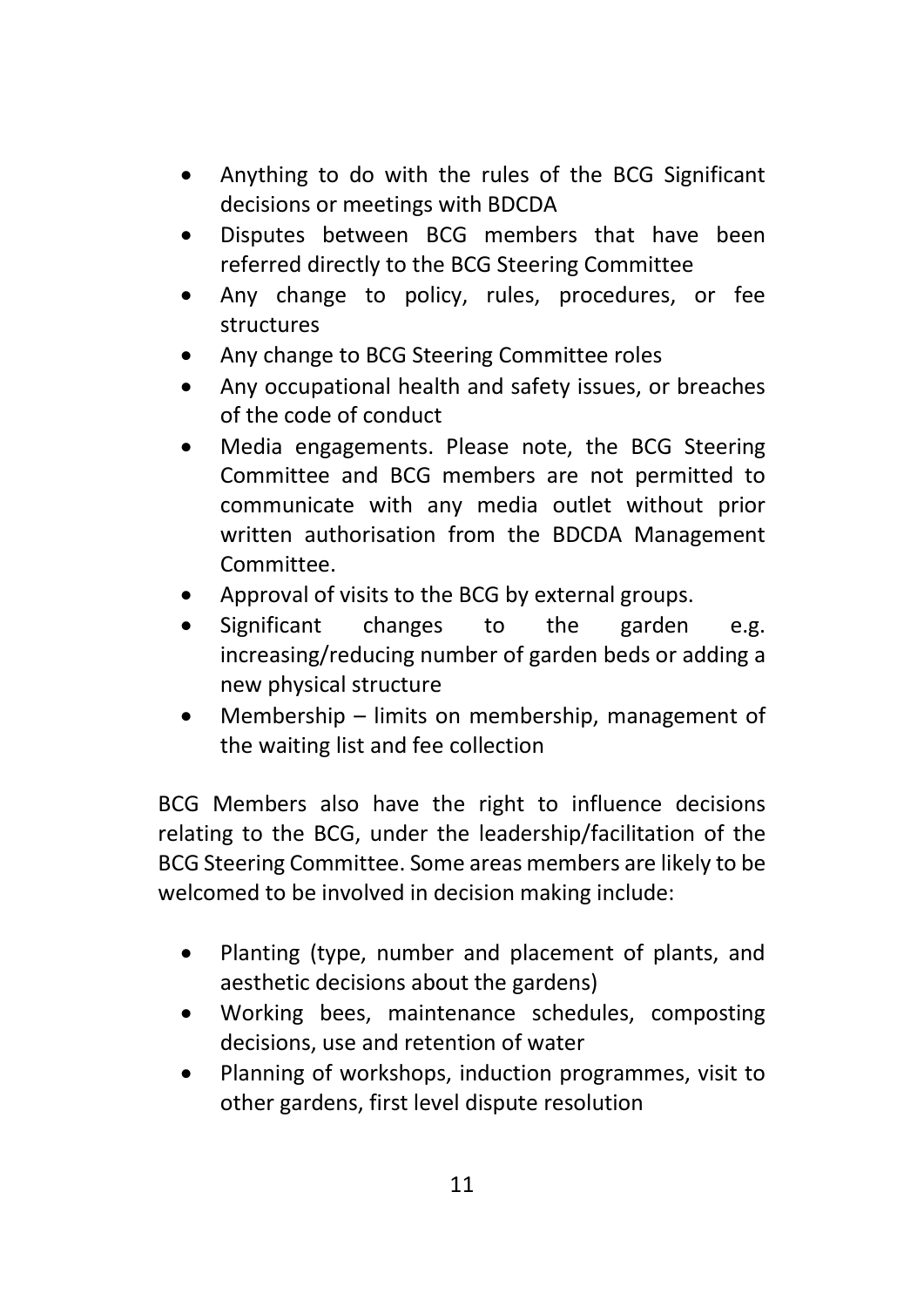The BCG Steering Committee and BCG Members will use the following decision-making methods:

- Majority rules (60%) for decisions that are not controversial or heavily debated such as the sum of petty cash held, the type of form to use for a specific need, or the date to host a special event.
- Consensus for any decisions relating to disputes, disciplinary action, or changes to the philosophy of the garden or major physical changes to the garden.
- The BCG Steering Committee are more likely to use majority rules most of the time in their meetings to enable them to be efficient and effective.
- BCG Members are more likely to use the consensus method most of the time as the involvement and input from all Members for on the ground decisions will be important.

# **Dispute Resolution**

Where people attempt to cooperate in an endeavour such as community gardening, interpersonal conflict is possible due to differing life experiences, beliefs, attitudes, and learnings influencing people think and react.

The purpose of the BCG Code of Conduct is to suggest ways to minimise conflict and permit constructive decisions to be negotiated in the interests of all gardeners. It sets out standards of conduct expected of gardeners, so the experience of gardening is personally fulfilling, and the shared experience is harmonious.